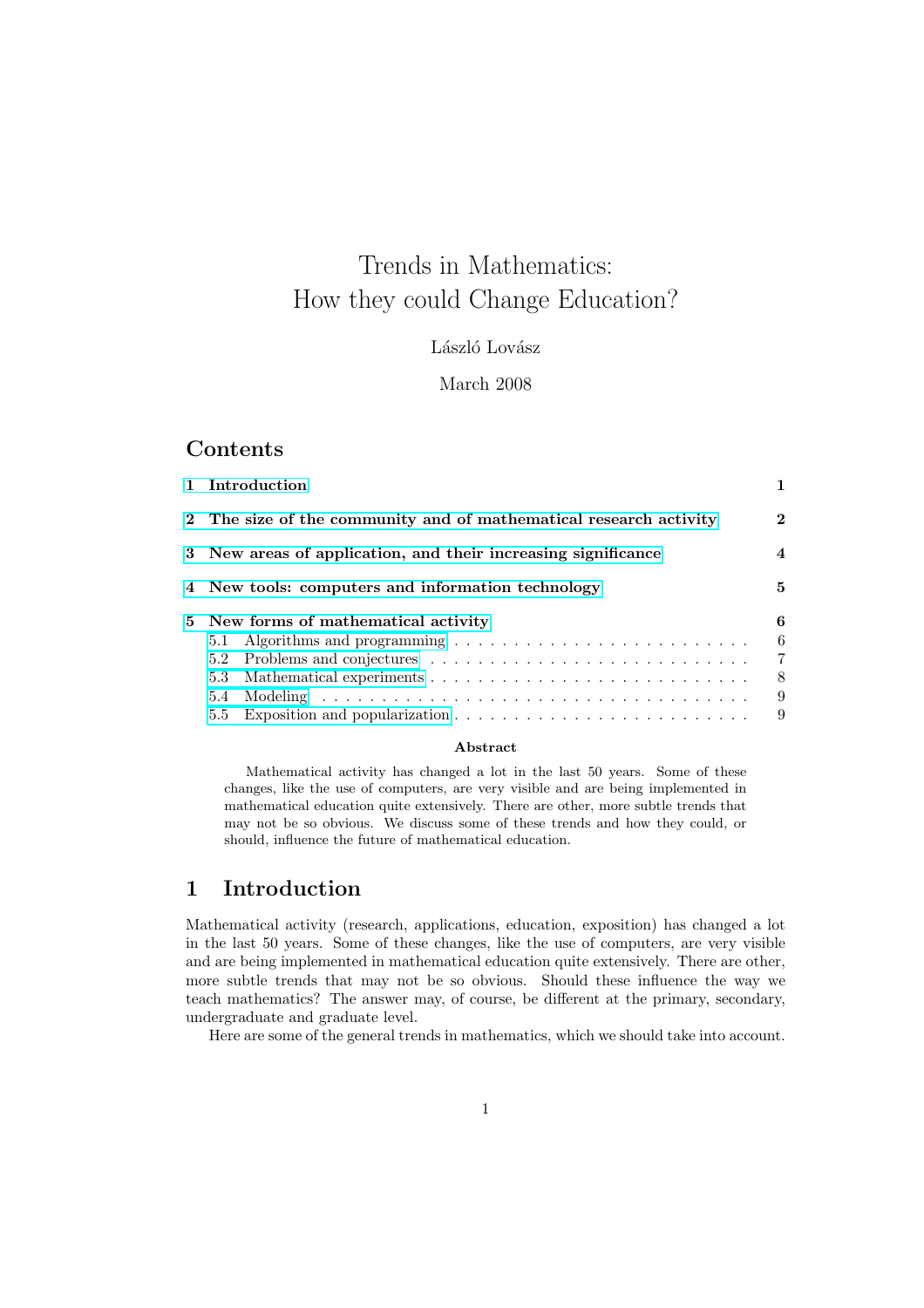<span id="page-1-0"></span>1. The size of the community and of mathematical research activity is increasing exponentially; it doubles every 25 years or so. This fact has a number of consequences: the impossibility of keeping up with new results; the need of more efficient cooperation between researchers; the difficulty of identifying "core" mathematics (to be mastered at various levels); the need for better dissemination of new ideas. How can mathematical education prepare future researchers and appliers of mathematics, future decision makers and the informed public for these changes?

2. New areas of application, and their increasing significance. Information technology, sciences, the economy, and almost all areas of human activity make more and more use of mathematics, and, perhaps more significantly, they use all branches of mathematics, not just traditional applied mathematics. How can we train our students to recognize problems where mathematics can help in the solution?

3. New tools: computers and information technology. This is perhaps the most visible new feature, and accordingly a lot has been done to introduce computers in education. But the influence of computers on our everyday life and research is also changing fast: besides the design of algorithms, experimentation, and possibilities in illustration and visualization, we use email, discussion groups, on-line encyclopedias and other internet resources. Can education utilize these possibilities, keep up with the changes, and also teach students to use them in productive ways?

4. New forms of mathematical activity. In part as an answer to the issues raised above, many new forms of mathematical activity are gaining significance: algorithms and programming, modeling, conjecturing, expository writing and lecturing. Which of these non-traditional mathematical activities could and should be taught to students?

I will say some more about these trends, and discuss the question of their influence on mathematical education. I will make use of some observations from my earlier articles [6, 7].

# 2 The size of the community and of mathematical research activity

The number of mathematical publications (along with publications in other sciences) has increased exponentially in the last 50 years. Mathematics has outgrown the small and close-knit community of nerds that it used to be; with increasing size, the profession is becoming more diverse, more structured and more complex.

Mathematicians sometimes pretend that mathematical research is as it used to be: that we find all the information that might be relevant by browsing through the new periodicals in the library, and that if we publish a paper in an established journal, then it will reach all the people whose research might utilize our results. But of course 3/4 of the relevant periodicals are not on the library table, and even if one had access to all these journals, and had the time to read all of them, one would only be familiar with the results of a small corner of mathematics.

A larger structure is never just a scaled-up version of the smaller. In larger and more complex animals an increasingly large fraction of the body is devoted to "overhead": the transportation of material and the coordination of the function of various parts. In larger and more complex societies an increasingly large fraction of the resources is devoted to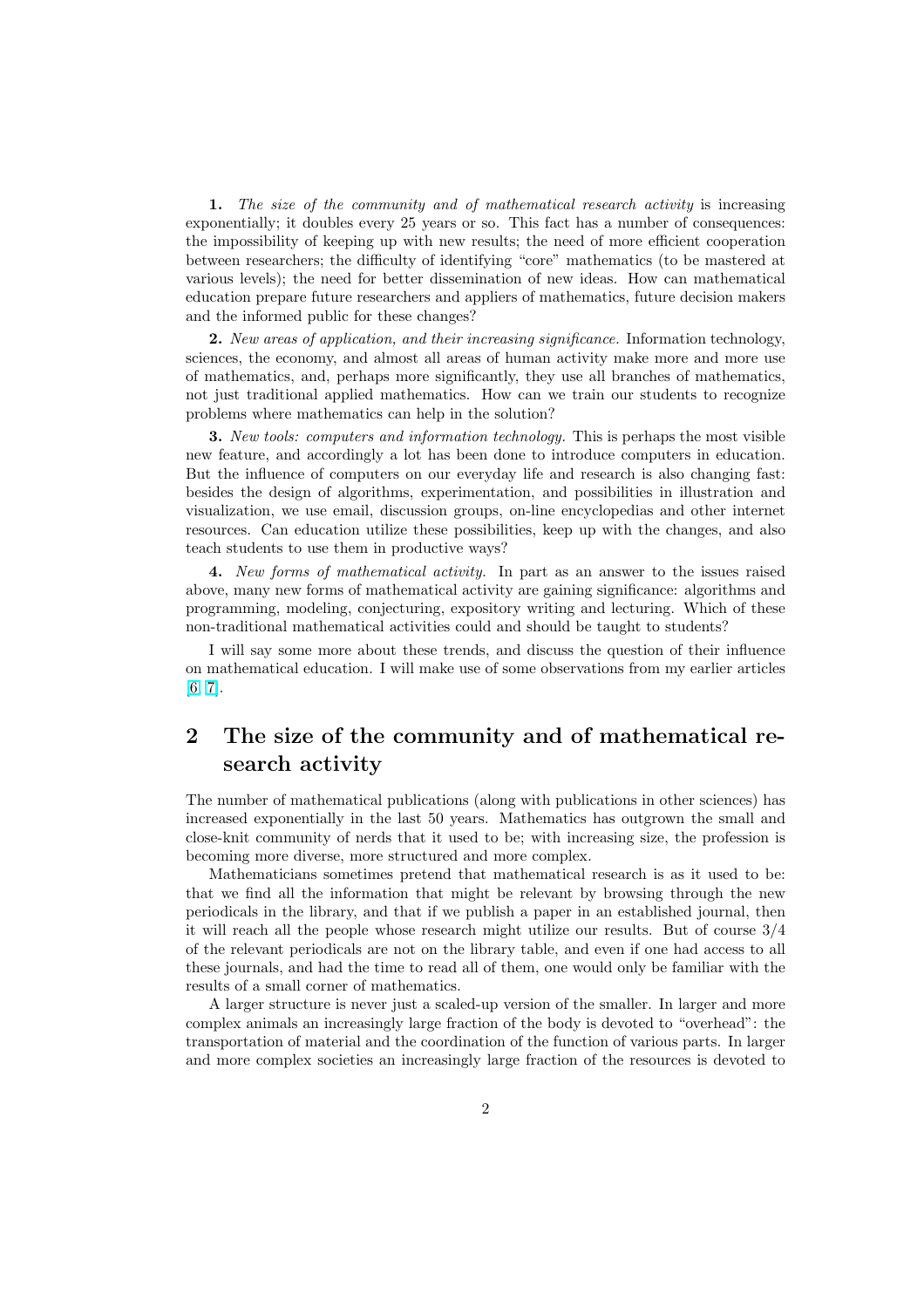non-productive activities like transportation information processing, education or recreation. We have to realize and accept that a larger and larger part of our mathematical activity will be devoted to communication.

This is easy to observe: the number of professional visits, conferences, workshops, research institutes is increasing fast, e-mail is used more and more. The percentage of papers with multiple authors has jumped. But probably we will reach the point soon where mutual personal contact does not provide sufficient information flow.

There is another consequence of the increase in mass: the inevitable formation of smaller communities, one might say subcultures. One response to this problem is the creation of an activity that deals with the secondary processing of research results. For lack of a better word, I'll call this expository writing, although I'd like to consider it more as a form of mathematical research than as a form of writing: finding the ramifications of a result, its connections with results in other fields, explaining, perhaps translating it for people coming from a different subculture.

Are there corresponding changes in mathematical curricula and, more generally, in the way we teach mathematics? The first, and most pressing, problem is the sheer size of material that would be nice (or absolutely necessary) to teach. In addition, as we will see, we should put more emphasis on (which also means giving more teaching time to) some non-traditional mathematical activities like algorithm design, modeling, experimentation and exposition. I also have to emphasize the necessity of preserving problem solving as a major feature of teaching mathematics.

How to find time to learning concepts, theorems, proofs, especially with the rapid expansion of material, and at a time when class time devoted to mathematics is being reduced in many countries? Which of the new areas should make its way to education (on the secondary or college level), and which of the traditional material should be left out? This is not a one-time crisis: mathematical research is not showing any signs of slowing down.

One possible answer to this question is to leave the teaching of any recently developed area of mathematics to later in the education, to Masters and PhD programs. The trouble with this approach is that many educated people will never meet the mathematics of the last 200 years, which will contribute to the unfortunate but persistent misconception that mathematics is a closed subject. Many of the new areas of mathematics are important for understanding developments in technology and science, and by not teaching them we give up illuminating the increasing role of mathematics in modern life.

The other possible answer is to remove from the curriculum traditional material that is deemed less important. This approach has the negative effect of eroding well-established methods for teaching mathematical thinking. For example, elementary geometry has been purged from the curriculum in many countries. While this kind of geometry is indeed peripheral in modern mathematical research, it is of course still important in applications, and, perhaps even more important, its study is very instrumental in the development of spatial conception, and, perhaps even more significantly, in understanding the real nature of mathematical proofs, the "Aha" event when an incomprehensible connection becomes clear through looking at it the right way.

I have no easy answer to this question. Probably one must concentrate on mathematical competencies like problem solving, abstraction, generalization and specialization, logical reasoning and use of mathematical formalism, along with the non-traditional skills mentioned above (see e.g. [10]). One could select a mixture of classical and more modern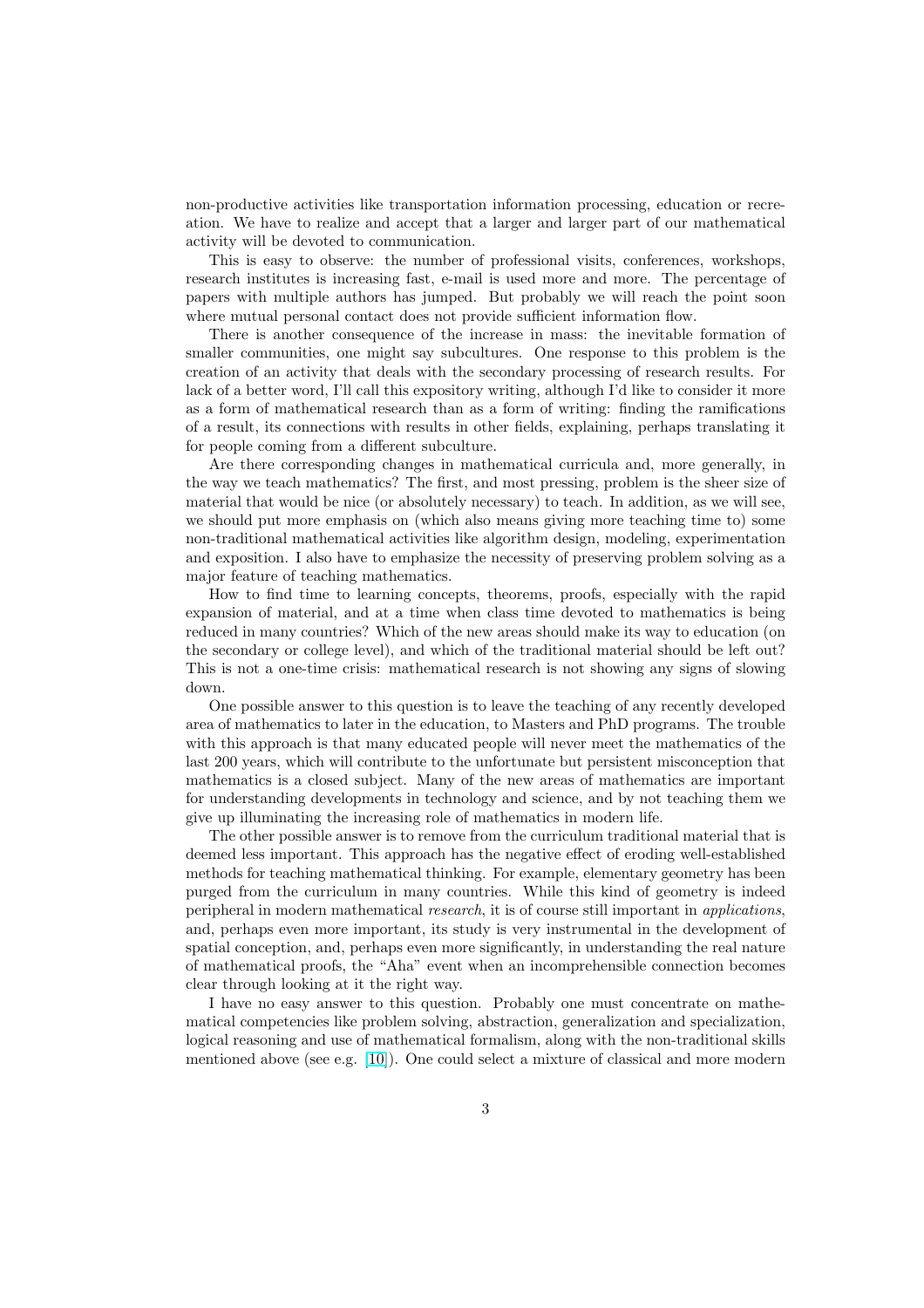<span id="page-3-0"></span>mathematical topics that are best suited to develop these competencies and (of course) basic skills, and at the same time give some sort of picture of the historical roots as well as contemporary applications.

Another question raised by the increasing complexity of the world of mathematics is whether exposition style mathematics has any place in education. One aspect of this is teaching students to explain mathematics to "outsiders", teaching them how to summarize results without getting lost in the details. This is not easy to do, but to teach such skills would be very useful indeed.

A more heretical thought is to do some expository style teaching. In most sciences like chemistry or astronomy, it is natural to teach in high school or even college the facts without explaining all the technical details of their discovery (or even of their exact meaning). Some of this is done in mathematics too: many students learn that the regular pentagon can be constructed with ruler and compass but the regular heptagon cannot, or that equations of degree 5 or more cannot in general be solved by radicals. But these examples are almost 200 years old! Can we solve the problem of exposing students to modern mathematics by working out appropriate non-exact but still mathematical blocks of material? I hesitate to answer "YES", but the question is valid.

## 3 New areas of application, and their increasing significance

The traditional areas of application of mathematics are physics and engineering. The branch of mathematics used in these applications is analysis, primarily differential equations. But in the boom of scientific research in the last 50 years, many other sciences have come to the point where they need serious mathematical tools, and quite often the traditional tools of analysis are not adequate.

For example, biology studies the genetic code, which is discrete: simple basic questions like finding matching patterns, or tracing consequences of flipping over substrings, sound more familiar to the combinatorialist than to the researcher of differential equations. A question about the information content, redundancy, or stability of the code may sound too vague to a classical mathematician but a theoretical computer scientist will immediately see at least some tools to formalize it (even if to find the answer may be too difficult at the moment).

Even physics has its encounters with unusual discrete mathematical structures: elementary particles, quarks and the like are very combinatorial; understanding basic models in statistical mechanics requires graph theory and probability.

Economics is a heavy user of mathematics—and much of its need is not part of the traditional applied mathematics toolbox. The success of linear programming in economics and operations research depends on conditions of convexity and unlimited divisibility; taking indivisibilities into account (for example, logical decisions, or individuals) leads to integer programming and other combinatorial optimization models, which are much more difficult to handle.

Finally, there is a completely new area of applied mathematics: computer science. The development of electronic computation provides a vast array of well-formulated, difficult, and important mathematical problems, raised by the study of algorithms, data bases,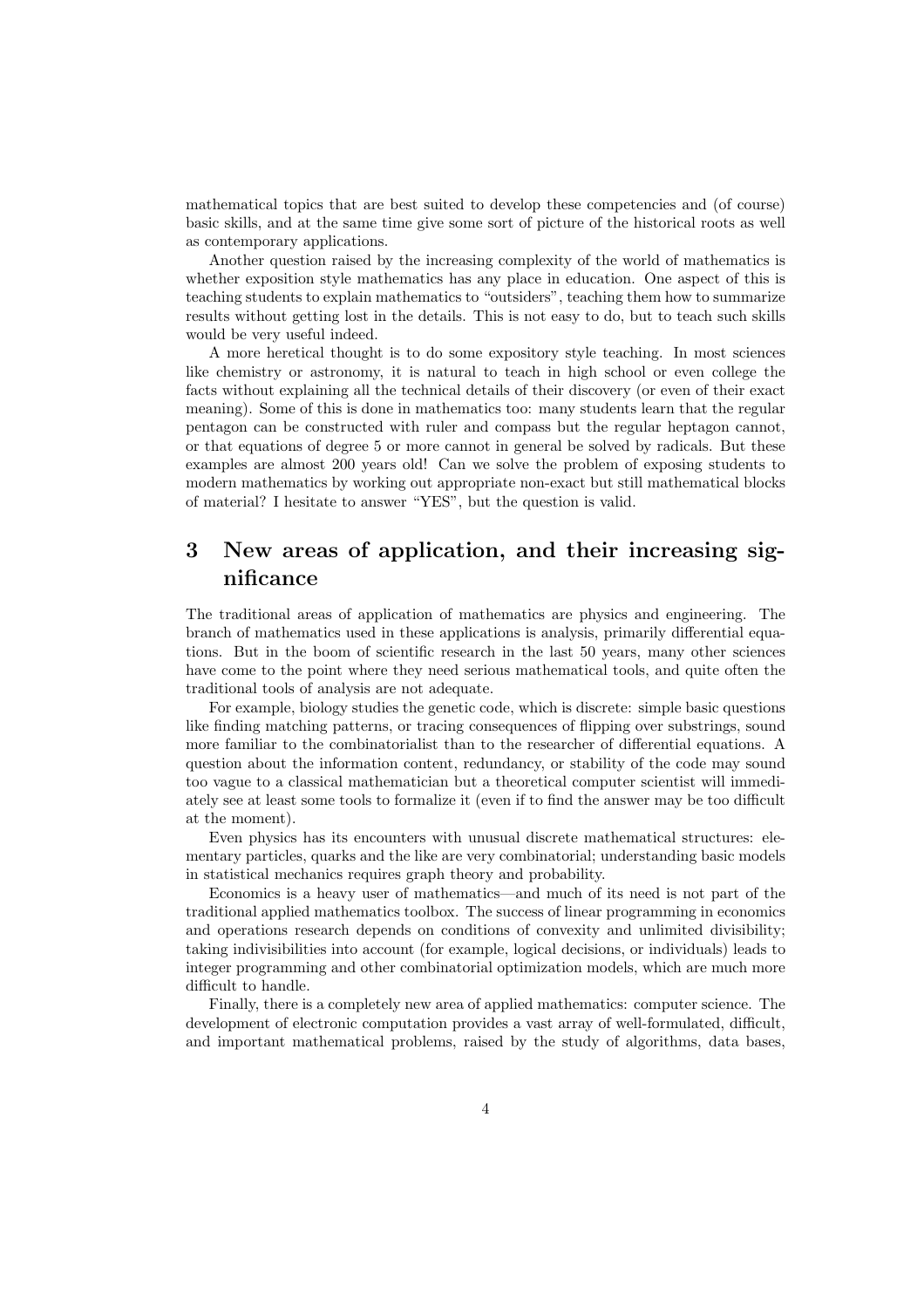<span id="page-4-0"></span>formal languages, cryptography and computer security, VLSI layout, and much more. Most of these have to do with discrete mathematics, formal logic, and probability.

One must add that which branches of mathematics will be applicable in the near future is utterly unpredictable. Just 30 years ago questions in number theory seemed to belong to the purest, most classical and completely inapplicable mathematics; now many areas in number theory belong to the core of mathematical cryptography and computer security.

A very positive development in recent decades is the decreasing separation between pure and applied mathematics. I feel that the mutual respect of pure and applied mathematicians is increasing, along with the number of people contributing to both sides. The diversity of applications should also strengthen the flow of information across all of mathematics. No field can retreat into its ivory tower and close its doors to applications; nor can any field claim to be "the" applied mathematics any more.

How to give a glimpse of the power of these new applications to our students? Perhaps some nonstandard mathematical activities like programming and modeling (to be discussed later) can be used here.

### 4 New tools: computers and information technology

Computers, of course, are not only sources of interesting and novel mathematical problems. They also provide new tools for doing and organizing our research. We use them for e-mail and word processing, for experimentation, and for getting information through the web, from the MathSciNet database, Wikipedia, the Arxives, electronic journals and from home pages of fellow mathematicians.

Are these uses of computers just toys or at best matters of convenience? I think not, and that each of these is going to have a profound impact on our science.

It is easiest to see this about experimentation with Maple, Mathematica, Matlab, or your own programs. These programs open for us a range of observations and experiments which had been inaccessible before the computer age, and which provide new data and reveal new phenomena.

Electronic journals and databases, home pages of people, companies and institutions, Wikipedia, and e-mail provide new ways of dissemination of results and ideas. In a sense, they reinforce the increase in the volume of research: not only are there increasingly more people doing research, but an increasingly large fraction of this information is available at our fingertips (and often increasingly loudly and aggressively: the etiquette of e-mail is far from solid). But we can also use them as ways of coping with the information explosion.

Electronic publication is gradually transforming the way we write papers. At first sight, word processing looks like just a convenient way of writing; but slowly many features of electronic versions become available that are superior to the usual printed papers: hyperlinks, colored figures and illustrations, animations and the like.

The use of computers is an area where often we learn from our students, not the other way around. The question here is: how to use the interest and knowledge in computing, present in most students today, for the purposes of mathematical education? Most suitable for this seem to be some nonstandard mathematical activities, which I discuss next.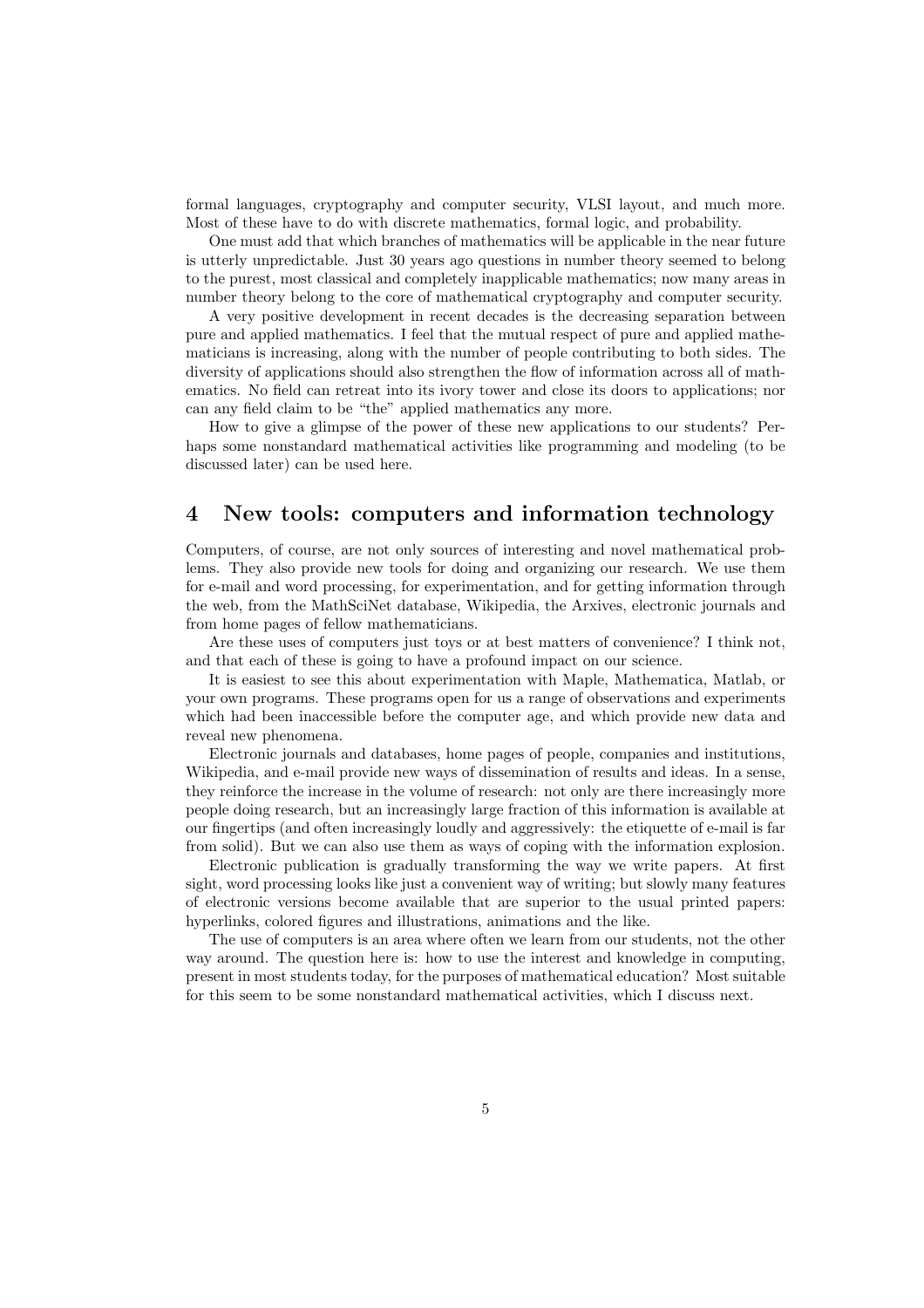### <span id="page-5-0"></span>5 New forms of mathematical activity

### 5.1 Algorithms and programming

The traditional 2500 year old paradigm of mathematical research is defining notions, stating theorems and proving them. Perhaps less recognized, but almost this old, is algorithm design (think of the Euclidean Algorithm or Newton's Method). While different, these two ways of doing mathematics are strongly interconnected (see [6]). It is also obvious that computers have increased the visibility and respectability of algorithm design substantially.

Algorithmic mathematics (put into focus by computers, but existent and important way before their development!) is not the antithesis of the "theorem–proof[" t](#page-9-0)ype classical mathematics, which we call here structural. Rather, it enriches several classical branches of mathematics with new insight, new kinds of problems, and new approaches to solve these. So: not algorithmic or structural mathematics, but algorithmic and structural mathematics!

What does this imply in math education? As we discussed above, mathematical education must follow, at least to some degree, what happens in mathematical research; this is especially so in those (rare) cases when research results fundamentally change the whole framework of the subject. So set theory had to enter mathematical education (one would wish with more moderation and less controversy than happened with "new math"). Algorithmic mathematics is another one of these.

However, the range of the penetration of an algorithmic perspective in classical mathematics is not yet clear at all, and varies very much from subject to subject (as well as from lecturer to lecturer). Graph theory and optimization, for example, have been thoroughly re-worked from a computational complexity point of view; number theory and parts of algebra are studied from such an aspect, but many basic questions are unresolved; in analysis and differential equations, such an approach may or may not be a great success; set theory does not appear to have much to do with algorithms at all.

Our experience with "New Math" warns us that drastic changes may be disastrous even if the new framework is well established in research and college mathematics. Some algorithms and their analysis could be taught about the same time when theorems and their proofs first occur, perhaps around the age of 14. Of course, certain algorithms (for multiplication and division etc.) occur quite early in the curriculum. But these are more recipes than algorithms; no correctness proofs are given (naturally), and the efficiency is not analyzed.

The beginning of learning "algorithmics" is to learn to *design*, rather than *execute*, algorithms [8]. The euclidean algorithm, for example, is one that can be "discovered" by students in class. In time, a collection of "algorithm design problems" will arise (just as there are large collections of problems and exercises in algebraic identities, geometric constructions or elementary proofs in geometry). Along with these concrete algorithms, the student[s s](#page-9-0)hould get familiar with basic notions of the theory of algorithms: inputoutput, correctness and its proof, analysis of running time and space, etc.

In college, the shift to a more algorithmic presentation of the material should, and will, be easier and faster. Already now, some subjects like graph theory are taught in many colleges quite algorithmically: shortest spanning tree, maximum flow and maximum matching algorithms are standard topics in most graph theory courses. This is quite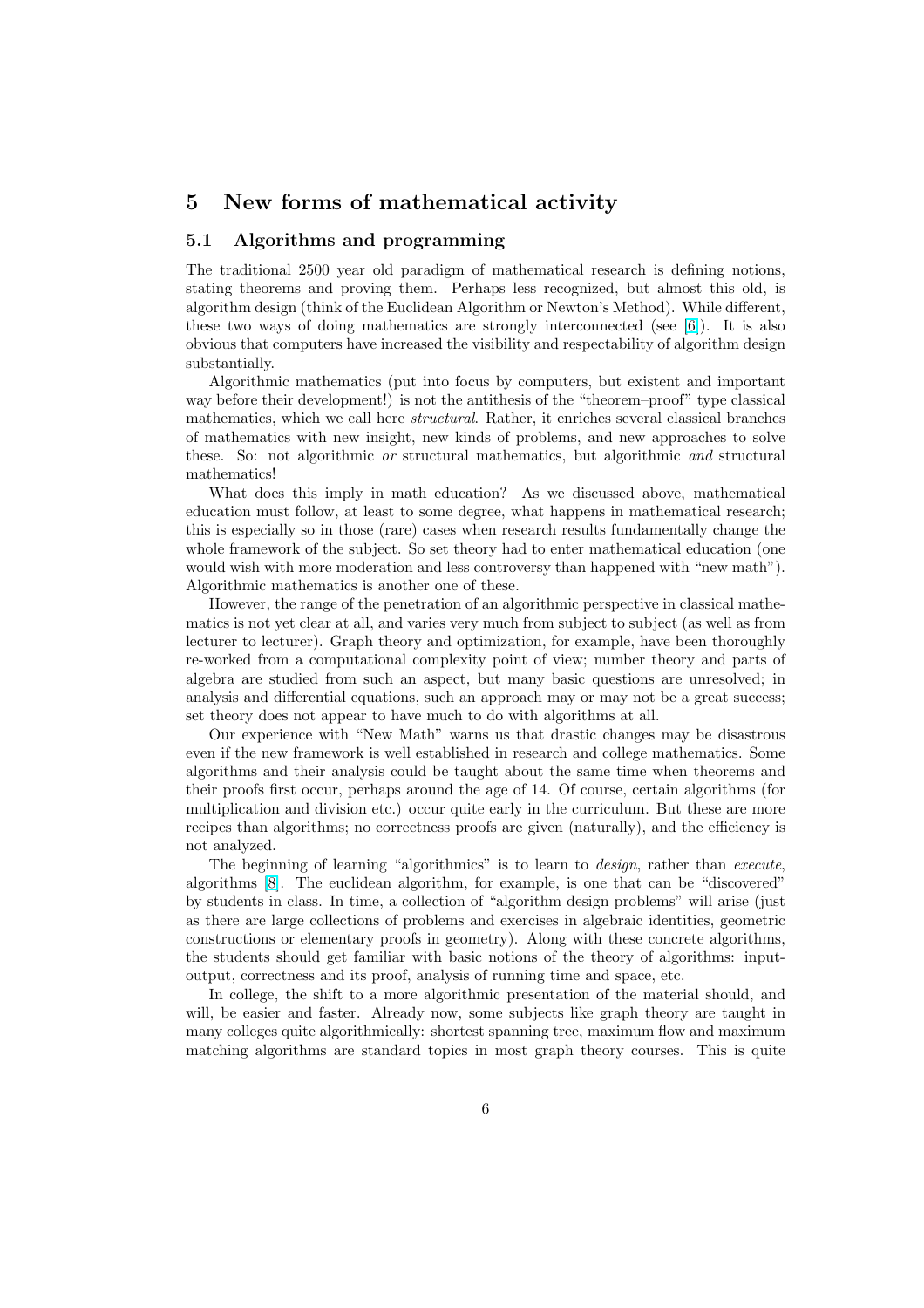natural since, as I have remarked, computational complexity theory provides a unifying framework for many of the basic graph-theoretic results. In other fields this is not quite so at the moment; but some topics like primality testing or cryptographic protocols provide nice applications for a large part of classical number theory.

One should distinguish between an algorithm and its implementation as a computer program. The algorithm itself is a mathematical object; the program depends on the machine and/or on the programming language. It is of course necessary that the students see how an algorithm leads to a program that runs on a computer; but it is not necessary that every algorithm they learn about or they design be implemented. The situation is analogous to that of geometric constructions with ruler and compass: some constructions have to be carried out on paper, but for some more, it may be enough to give the mathematical solution (since the point is not to learn to draw but to provide a field of applications for a variety of geometric notions and results).

Let me insert a warning about the shortcomings of algorithmic language. There is no generally accepted form of presenting an algorithm, even in the research literature (and as far as I see, computer science text books for secondary schools are even less standardized and often even more extravagant in handling this problem.) The practice ranges from an entirely informal description to programs in specific programming languages. There are good arguments in favor of both solutions; I am leaning towards informality, since I feel that implementation details often cover up the mathematical essence. For example, an algorithm may contain a step "Select any element of set  $S$ ". In an implementation, we have to specify which element to choose, so this step necessarily becomes something like "Select the first element of set  $S$ ". But there may be another algorithm, where it is important the we select the first element; turning both algorithms into programs hides this important detail. Or it may turn out that there is some advantage in selecting the last element of S. Giving an informal description leaves this option open, while turning the algorithm into a program forbids it.

On the other hand, the main problem with the informal presentation of algorithms is that the "running time" or "number of steps" are difficult to define; this depends on the details of implementation, down to a level below the programming language; it depends on the data representation and data structures used.

The route from the mathematical idea of an algorithm to a computer program is long. It takes the careful design of the algorithm; analysis and improvements of running time and space requirements; selection of (sometimes mathematically very involved) data structures; and programming. In college, to follow this route is very instructive for the students. But even in secondary school mathematics, at least the mathematics and implementation of an algorithm should be distinguished.

An important task for mathematics educators of the near future (both in college and high school) is to develop a smooth and unified style of describing and analyzing algorithms. A style that shows the mathematical ideas behind the design; that facilitates analysis; that is concise and elegant would also be of great help in overcoming the contempt against algorithms that is still often felt both on the side of the teacher and of the student.

### 5.2 Problems and conjectures

In a small community, everybody knows what the main problems are. But in a community of 100,000 people, problems have to be identified and stated in a precise way. Poorly stated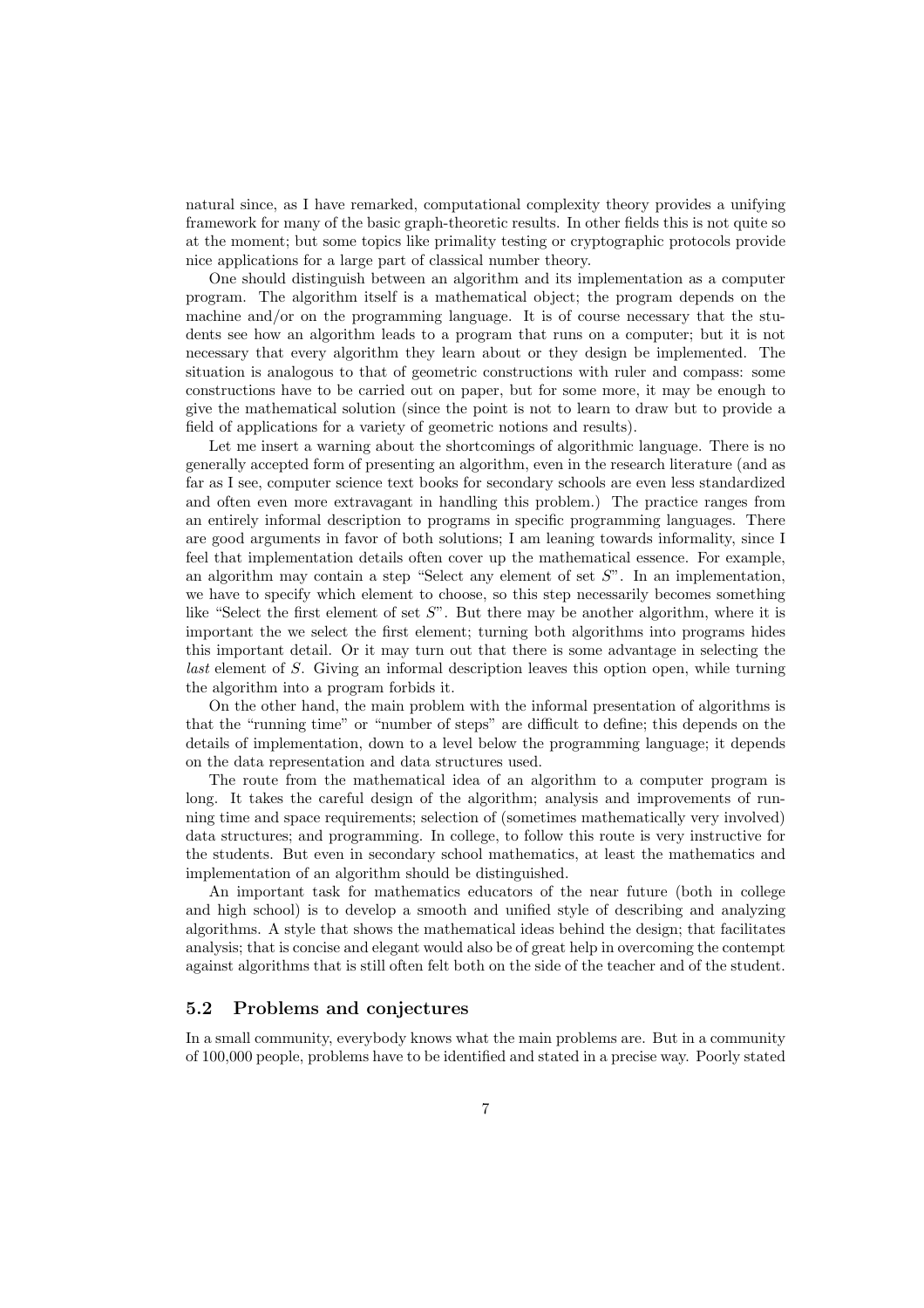problems lead to boring, irrelevant results. This elevates the formulation of conjectures to the rank of research results. Conjecturing became an art in the hands of the late Paul Erdős, who formulated more conjectures than perhaps all mathematicians before him put together. He considered his conjectures as part of his mathematical œuvre as much as his theorems.

Of course, it is difficult to formulate what makes a good conjecture. (There is even a lot of controversy around Erdős's conjectures.) It is easy to agree that if a conjecture is good, one expects that its resolution should advance our knowledge substantially. Many mathematicians feel that this is the case when we can clearly see the place of the conjecture, and its probable solution, in the building of mathematics; but there are conjectures so surprising, so utterly inaccessible by current methods, that their resolution must bring something new—we just don't know where.

In the teaching style of mathematics which emphasizes discovery (which I personally find the best), good teachers always challenged their students to formulate conjectures leading up to a theorem or to the steps of a proof. This is time-consuming, and there is a danger that this activity too is eroding under the time pressure discussed above. I feel that it must be preserved and encouraged.

#### 5.3 Mathematical experiments

In some respects, computers allow us to turn mathematics into an experimental subject. Ideally, mathematics is a deductive science, but in quite a few situations, experimentation is warranted:

(a) Testing an algorithm for efficiency, when the resource requirements (time, space) depend on the input in a too complicated way to make good predictions<sup>1</sup>.

(b) Cryptographic and other computer security issues often depend on classical questions about the distribution of primes and similar problems in number theory, and the answers to these questions often depend on notoriously difficult problems in number theory, like the Riemann Hypothesis and its extensions. Needless to say that in such practically crucial questions, experiments must be made even if deductive answers would be ideal.

(c) Experimental mathematics is a good source of conjectures; a classical example is Gauss' discovery (not proof) of the Prime Number Theorem. Among the contemporary examples of this, let me mention the most systematic one: the graph-theoretic conjecturegenerating program GRAFFITI by Fajtlowicz [2, 3].

There are several excellent books about experimental mathematics (see e.g. [1]). Programs like Derive, Maple or Mathematica offer us, and the students, many ways of experimentation with mathematics. A simple example: a student can develop a real feeling for the notion of convergence and convergence [rate](#page-8-0) by comparing the computation of the for the notion of convergence and con-<br>convergent sums  $\sum 1/k^2$  and  $\sum 1/2^k$ .

Mathematical experimentation has indeed been used quite extensively in the teaching of analysis, number theory, geometry, and many other topics. The success seems to be controversial; my feeling is that, similarly as in the teaching of algorithms, the development of large well-tested sets of experimental tasks takes time, and is the most crucial element of the success of these teaching methods.

<sup>&</sup>lt;sup>1</sup>I do not include here verification of the correctness of a program, which is not a mathematical issue, but rather software engineering.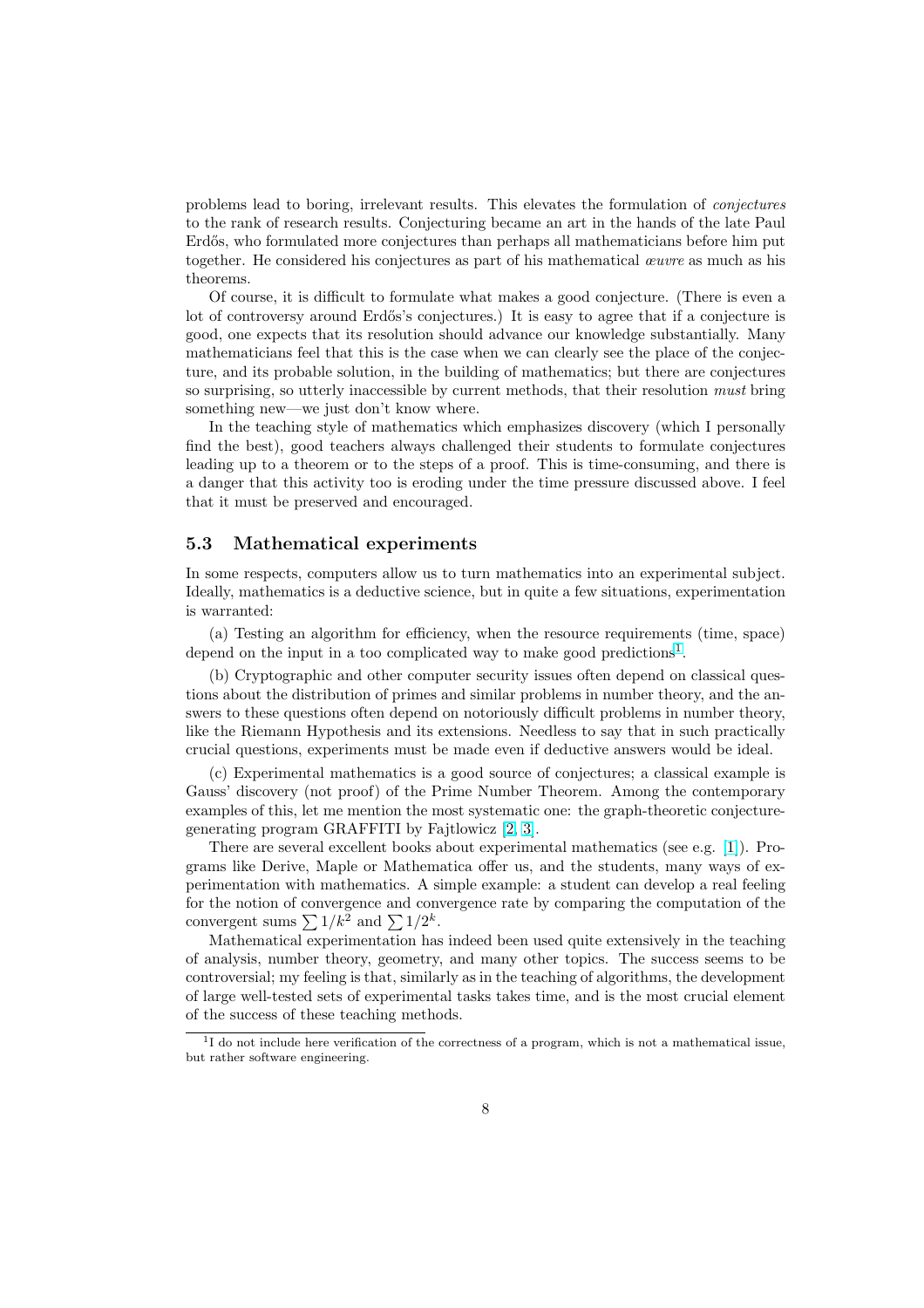#### <span id="page-8-0"></span>5.4 Modeling

To construct good models is the most important first step in almost every successful application of mathematics. The role of modeling in education is well recognized [9], but its weight relative to other material, and the ways of teaching it, are quite controversial.

Modeling is a typical interactive process, where the mathematician must work together with engineers, biologist, economists, and many other professionals seeking help from mathematics. A possible approach here is to combine teaching of mathematical m[od](#page-9-0)eling with education in team work and professional interaction.

A good example is the course "Discrete Mathematical Modeling" at the University of Washington  $[4]$  (similar courses are taught at several other universities, e.g. at the Eötvös University in Budapest). The main feature of this course is that the students, in groups of 2 or 3, must find a real-life problem in their environment. They have to develop a model, gather data, find and code the algorithms that answer the original question, and give a presentation of the results. The real-life problems raised are quite broad in scope, from problems on favorite games to attempts to help family or friends in their business, and some of the answers obtained turn out quite useful.

### 5.5 Exposition and popularization

The role of this activity is growing very fast in the mathematical research community. Besides the traditional way of writing a good monograph (which is of course still highly regarded), there is more and more demand for expositions, surveys, minicourses, handbooks and encyclopedias. Many conferences (and often the most successful ones) are mostly or exclusively devoted to expository and survey-type talks; publishers much prefer volumes of survey articles to volumes of research papers. While full recognition of expository work is still lacking, the importance of it is more and more accepted.

On the other hand, mathematics education does little to prepare students for this. Mathematics is a notoriously difficult subject to talk about to outsiders (including even scientists). I feel that much more effort is needed to teach students at all levels how to give presentations, or write about mathematics they learned. (One difficulty may be that we know little about the criteria for a good mathematical survey.)

### References

- [1] J.M. Borwein, D.H. Bailey, R. Girgensohn: Experimentation in Mathematics: Computational Paths to Discovery, A.K. Peters (2004).
- [2] S. Fajtlowicz: On conjectures of Graffiti, Discrete Math. 72 (1988), 113–118.
- [3] S. Fajtlowicz: Postscript to Fully Automated Fragments of Graph Theory http: //math.uh.edu/~siemion/postscript.pdf
- [4] Discrete Mathematical Modeling, undergraduate course at the University of Washongton, http://www.math.washington.edu/ goebel/381/
- [5] [P. R. Halmos \(1981\), Applied mathematics](http://math.uh.edu/~siemion/postscript.pdf) is bad mathematics, in Mathematics Tomorrow (ed. L. A. Steen), Springer, 9-20.